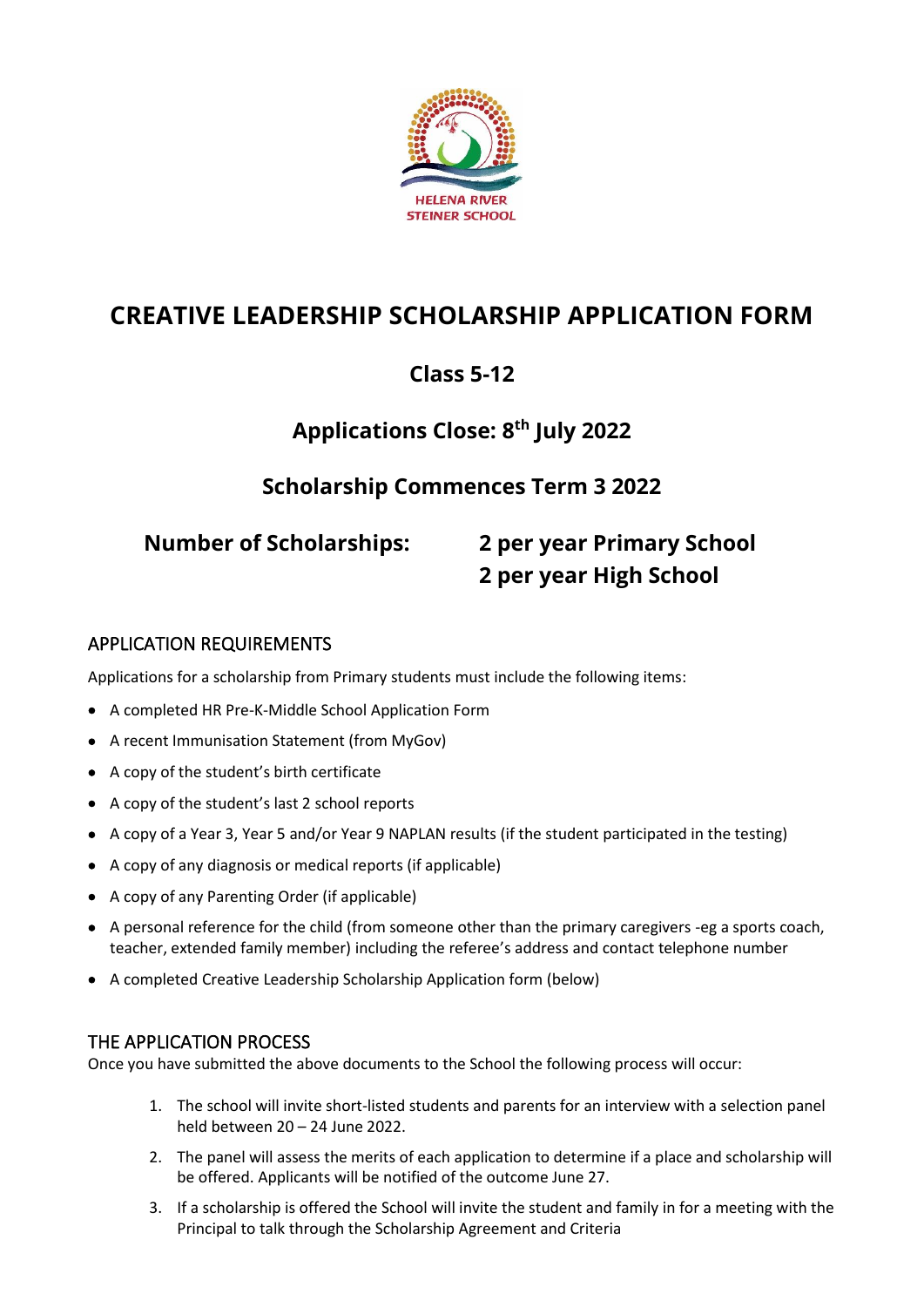### **FOR THE PARENT/GUARDIAN TO COMPLETE**

I wish to apply for the School's Creative Leadership Scholarship for our Primary/High School child

|                                   | (name) to start Class                       | (year level) |
|-----------------------------------|---------------------------------------------|--------------|
| at Helena River Steiner School on | (date). By signing below, I and the student |              |
| named above confirm that:         |                                             |              |

- I am committed to supporting the provision of a Steiner education for my child, both pedagogically and financially (where applicable) as described in the School's policy and pedagogical framework.
- I understand that continued enrolment is dependent on this support for my child is being provided and continued.
- I understand that this scholarship entitles my child to 50% off tuition fees.
- I understand that after being at the school for 6 months I/my child is required to come with a program that they are going to lead.
- I understand that if my child is granted a scholarship, all the School's usual fees and levies, policies, and expectations will be applicable.
- By enrolling my child at Helena River Steiner School I commit to the ongoing development of the school, which will include the School's expectation of all parents and carers contributing five (5) Parent Participation Hours per semester in the capacity I am able to. If I am not able to do my Parent Participation Hours in any given semester, I understand that I will be charged the Parent Participation Hours Cash in Lieu Fee as described in the Fee Schedule.
- I understand it is my responsibility to submit the Parents Participation form (emailed by Finance and also available from the Office) by the end of each semester, and if this form is not received, the Cash in Lieu fee will be charged to my Fee Statement.
- I understand that if the scholarship is granted, this scholarship will be ongoing for the remainder of the year and subsequent years of schooling, however, is subject to review. If I wish to withdraw our child, one full term's notice must be given in writing, or one term's fees will be charged to my Fee Statement.

| <b>Primary Carer's Name</b> |  |
|-----------------------------|--|
|                             |  |

Relationship to the child **with a set of the child**  $\blacksquare$ 

**Signature Date Date Date Date Date** *Date* **Date** *Date Date Date*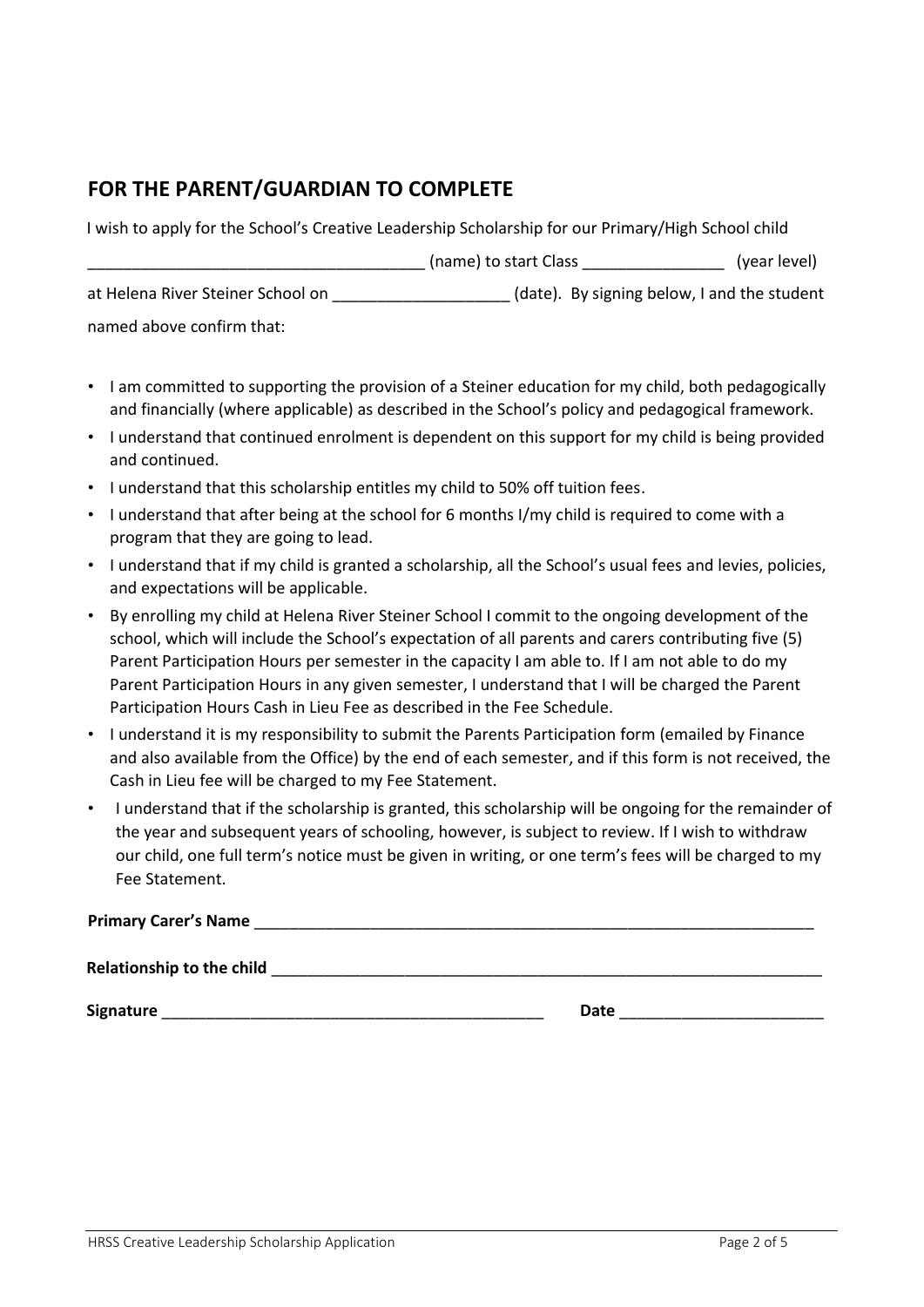#### **FOR THE STUDENT TO COMPLETE**

**Primary and High School Students: Please hand-write your answers below. If you need more space, please write on a separate piece of paper.**

What does good leadership mean to you?

Describe one or some of your own personal heroes and why you're inspired by them.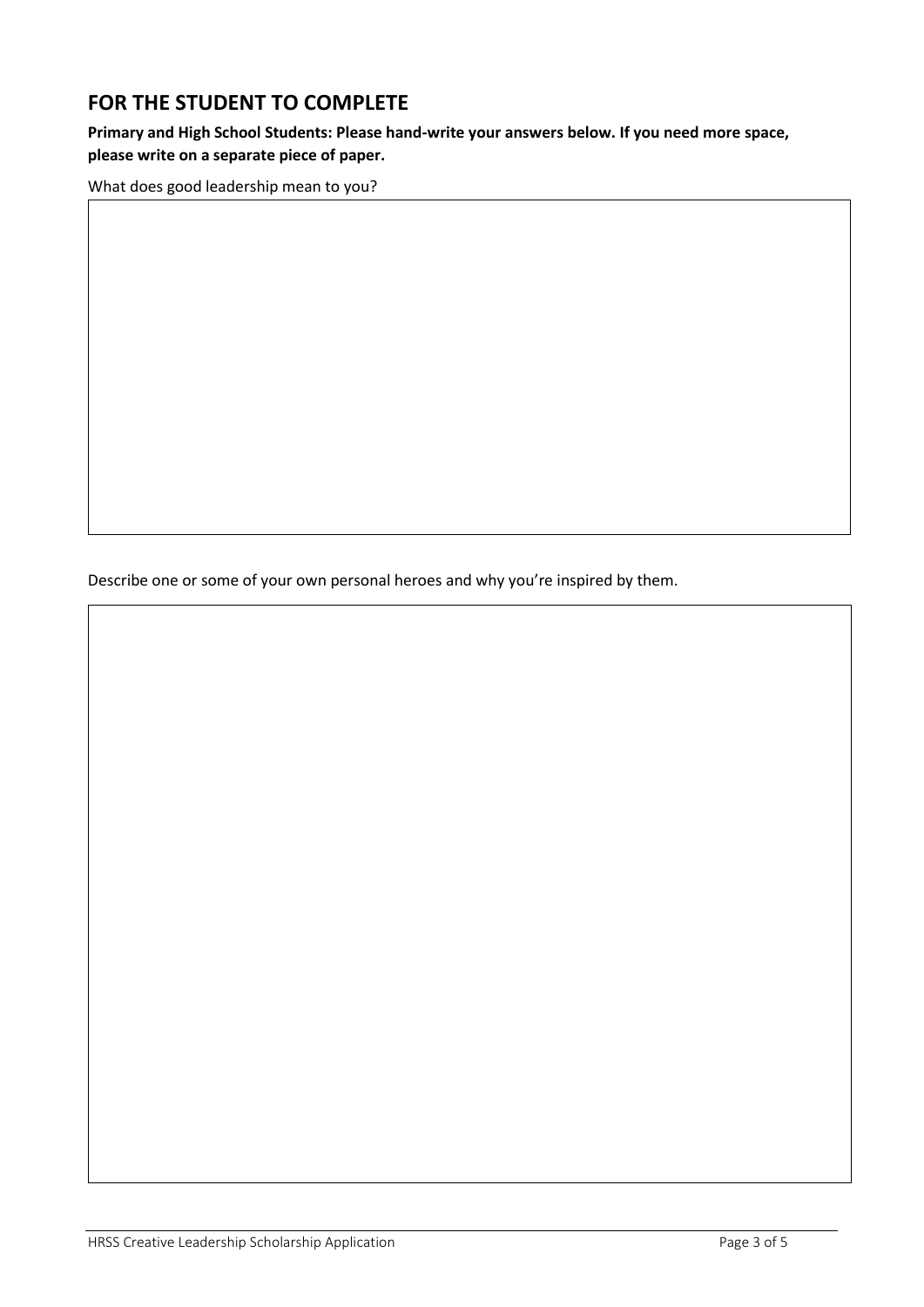What personal qualities do you think leaders have? Which of these qualities do you feel you already have and which qualities are you trying to develop?

Give an example of a time where you showed leadership qualities to solve a problem, overcome an obstacle, or help a friend.